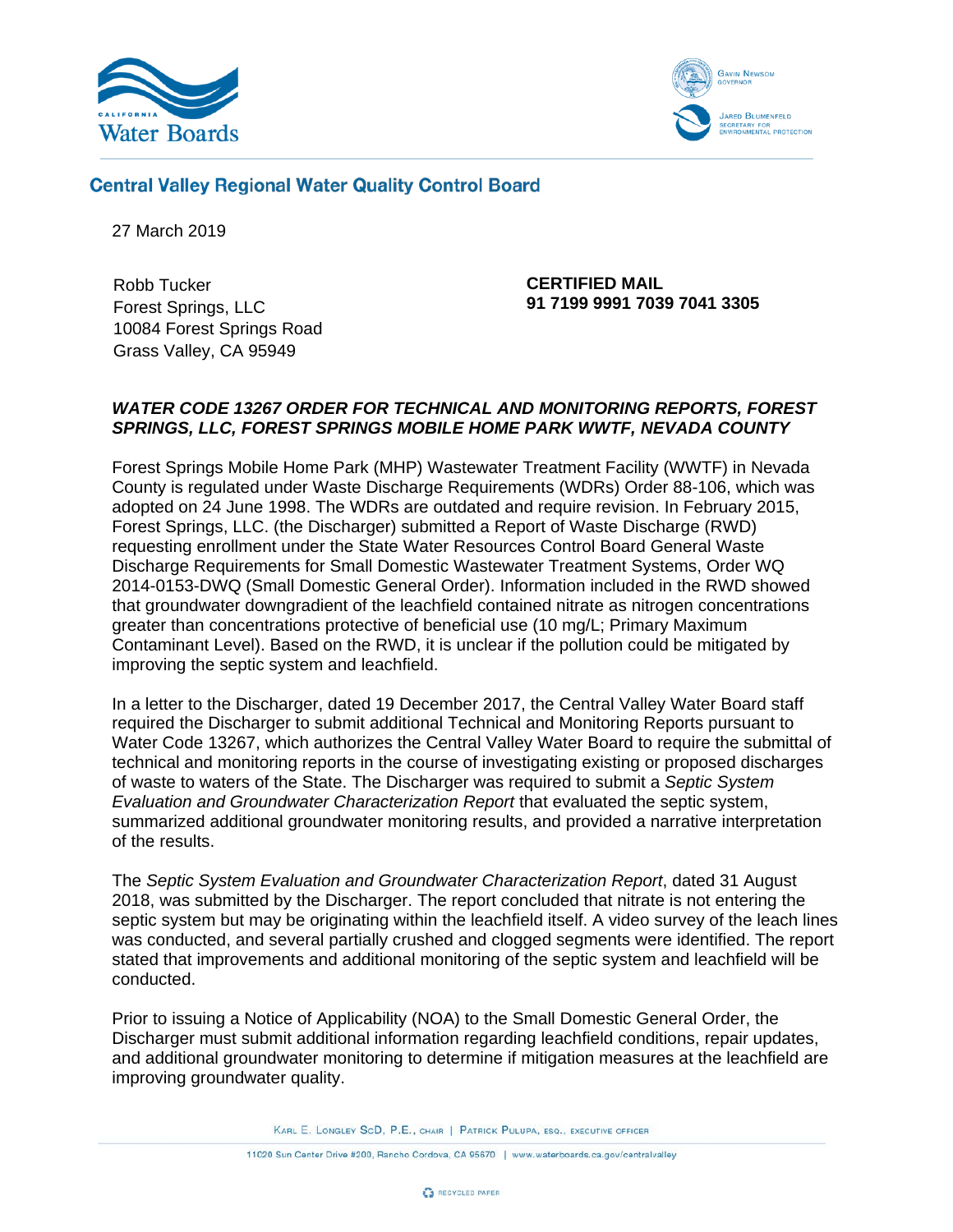## **Background**

The Discharger operates a WWTF for the Forest Springs MHP in Grass Valley. The MHP consists of 372 mobile home units, divided into four phases; 130 units in Phase 1; 108 units in Phase 2; 72 units in Phase 3; and 62 units in Phase 4. Wastewater from the units is treated by one of two separate on-site wastewater treatment systems. Phases 1, 2, and 4 are serviced by four aerated treatment ponds and a disposal spray field. Phase 3 is serviced by a septic system and leachfield. Currently, the nitrate in groundwater issue is associated only with the Phase 3 septic system.

In 2018, influent and effluent wastewater samples were collected from the septic system. Concentrations of nitrate as nitrogen entering the septic system were low (less than 0.3 mg/L) or were not detected. Nitrate as nitrogen results for the influent and effluent samples are summarized below.

| <b>Nitrate as Nitrogen Concentrations (mg/L)</b> |                 |                 |  |  |  |
|--------------------------------------------------|-----------------|-----------------|--|--|--|
| <b>Sample Date</b>                               | <b>Influent</b> | <b>Effluent</b> |  |  |  |
| 2/5/2018                                         | <b>ND</b>       | <b>ND</b>       |  |  |  |
| 3/26/2018                                        | 0.28            | ND              |  |  |  |
| 4/26/2018                                        | <b>ND</b>       | <b>ND</b>       |  |  |  |
| 5/30/2018                                        | <b>ND</b>       | <b>ND</b>       |  |  |  |
| 6/27/2018                                        | 0.04            | 0.17            |  |  |  |
| 7/31/2018                                        | <b>ND</b>       | <b>ND</b>       |  |  |  |
| $mg/L =$ milligrams per liter                    |                 |                 |  |  |  |
| $ND = not detected$                              |                 |                 |  |  |  |

Four groundwater monitoring wells (MW-1 to MW-4) are located around the septic system and leachfield to monitor shallow groundwater. Between 2008 and 2018, nitrate concentrations have been less than 5 mg/L in upgradient well MW-1, with nitrate concentration trends decreasing over time. In 2018, nitrate concentrations exceeded 10 mg/L in samples collected from downgradient wells MW-2 and MW-3. Nitrate concentration trends in MW-2 are increasing. The most recent nitrate in groundwater results are summarized below.

| Nitrogen as Nitrate Concentrations (mg/L)                                                                                              |      |       |       |      |  |  |  |
|----------------------------------------------------------------------------------------------------------------------------------------|------|-------|-------|------|--|--|--|
| $MW-1$<br>$MW-2$<br>$MW-3$<br>$MW-4$<br><b>Sample Date</b><br>Downgradient<br><b>Upgradient</b><br>Downgradient<br>Downgradient        |      |       |       |      |  |  |  |
| 3/29/2018                                                                                                                              | 2.33 | 15.20 | 11.10 | 4.05 |  |  |  |
| 4/16/2018                                                                                                                              | 2.10 | 16.50 | 10.40 | 4.34 |  |  |  |
| 5/24/2018                                                                                                                              | 2.31 | 16.50 | 10.30 | 5.12 |  |  |  |
| 6/29/2018                                                                                                                              | drv  | 17.20 | 11.00 | 5.12 |  |  |  |
| 7/27/2018                                                                                                                              | dry  | 16.40 | 10.40 | 4.67 |  |  |  |
| 9/24/2018                                                                                                                              | dry  | 15.50 | 12.70 | 3.68 |  |  |  |
| Concentrations in <b>bold</b> exceed the concentration protective of beneficial use (Primary Maximum<br>Contaminant Level of 10 mg/L). |      |       |       |      |  |  |  |

As described in the *Septic System Evaluation and Groundwater Characterization Report,* further actions to address the nitrate as nitrogen groundwater pollution include:

- Additional land clearing to remove excessive vegetation growth, which has hindered inspections of the leachfield;
- Inspecting leach lines to locate failures;
- Jetting the lines to remove sludge or build-up;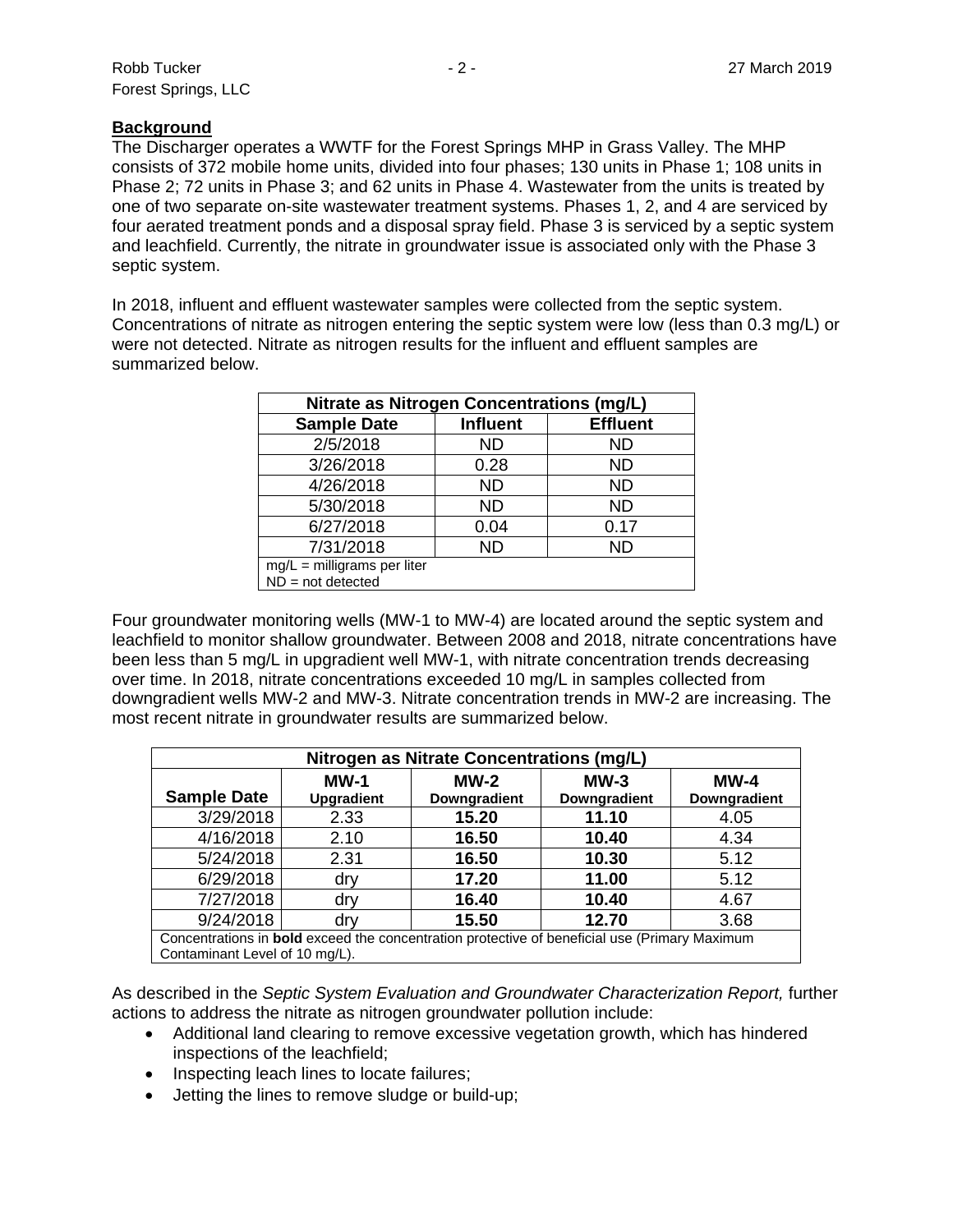Robb Tucker - 3 - 27 March 2019 Forest Springs, LLC

- Completing repairs as necessary;
- Implementing a quarterly schedule to remove excessive vegetation growth on the leachfields;
- Inspecting the leachfields on a monthly basis;
- Rotating discharges to the east and west leachfields monthly and logging the information to determine if there is a connection between the leachfield and the nitrate as nitrogen in groundwater; and
- Re-evaluating the use of an air injection system.

Although the Discharger has made efforts to investigate and repair the leachfield system, additional and continued actions are required, and additional time is needed to determine if the implemented actions have resulted in improved groundwater quality with respect to nitrate as nitrogen.

#### **Legal Provisions**

The groundwater beneath the facility contains nitrate as nitrogen at concentrations greater than concentrations protective of beneficial use. Additional time, actions, and evaluations are required to be conducted prior to determining if the Discharger has implemented all reasonable best practical treatment or control (BPTCs) and if these actions have improved downgradient groundwater quality with respect to nitrate as nitrogen. Forest Springs, LLC owns and operates the WWTF and is responsible for the waste generated and disposed of at the site.

Water Code section 13267 states, in relevant part:

*In conducting an investigation specified in subdivision (a), the regional board may require that any person who has discharged, discharges, or is suspected of having discharged or discharging, or who proposes to discharge waste… that could affect the quality of waters within its region shall furnish, under penalty of perjury, technical or monitoring program reports which the regional board requires. The burden, including costs, of these reports shall bear a reasonable relationship to the need for the report and the benefits to be obtained from the reports. In requiring those reports, the regional board shall provide the person with a written explanation with regard to the need for the reports, and shall identify the evidence that supports requiring that person to provide the reports.*

Section 13268 of the California Water Code states, in part:

*(a) Any person failing or refusing to furnish technical or monitoring program reports as required by subdivision (b) of Section 13267…. is guilty of a misdemeanor and may be liable civilly in accordance with subdivision (b).*

*(b)(1) Civil liability may be administratively imposed by a regional board…in an amount which shall not exceed one thousand dollars (\$1,000) for each day in which the violation occurs.*

#### **Required Actions**

**IT IS HEREBY ORDERED** that, pursuant to California Water Code section 13267, Forest Springs, LLC is required to determine if groundwater pollution can be mitigated by improving the leachfield system. The following reports are required to be submitted to the Central Valley Water Board for review and approval.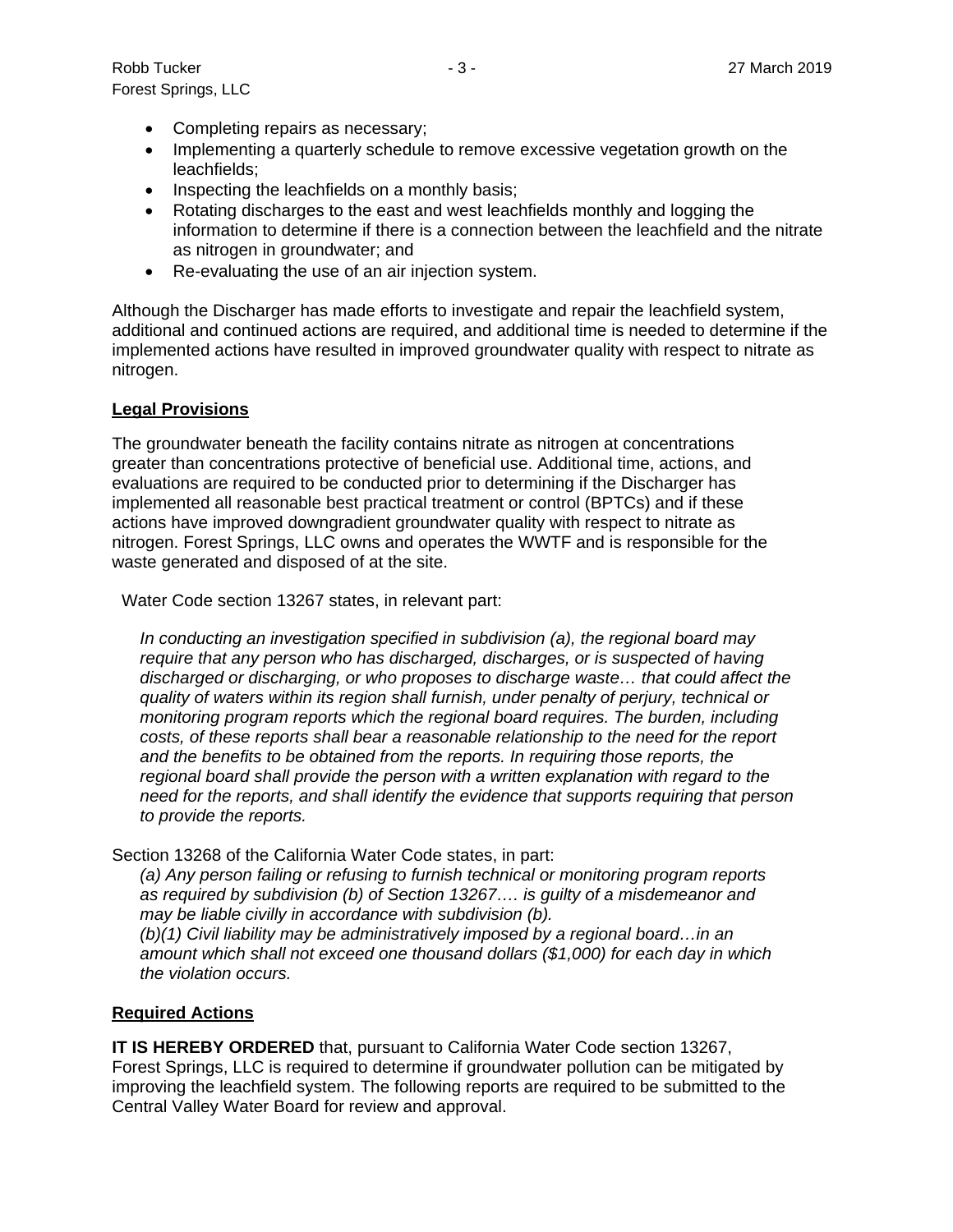- 1. Beginning with the **Third Quarter 2019**, the Discharger shall implement MRP 88-106-01 (attached) and shall monitor the wastewater and groundwater as described in the MRP. The first quarterly monitoring report is due by **1 November 2019** and quarterly and annual monitoring shall continue to be submitted until the MRP is rescinded.
- 2. The Discharger shall submit quarterly status reports to Central Valley Water Board detailing the repairs and/or upgrades made to the septic system, as required in the attached MRP. The reports shall also include a schedule for upcoming repairs and investigation activities. The annual reports shall include an evaluation of the nitrate as nitrogen groundwater concentration trends in relation to the repairs conducted on the leachfield system to determine if improvements to the leachfield are improving groundwater quality in the downgradient monitoring wells.

The above technical reports are required pursuant to Water Code section 13267. Failure to submit the reports, or submittal of incomplete reports, subjects the Discharger to a maximum liability of \$1,000 per day per late report.

# **DOCUMENT SUBMITTALS**

All monitoring reports and other correspondences should be converted to searchable Portable Document Format (PDF) and submitted electronically. Documents less than 50 MB should be emailed to:

[centralvalleysacramento@waterboards.ca.gov.](mailto:centralvalleysacramento@waterboards.ca.gov)

To ensure that your submittal is routed to the appropriate staff person, the following information should be included in the body of the email or any documentation submitted to the mailing address for this office:

| Facility Name: Forest Springs Mobile Home Park WWTF, Nevada County       |  |  |  |  |
|--------------------------------------------------------------------------|--|--|--|--|
| Program: Non-15 Compliance<br>CIWQS Place ID: 224893<br>Order: 88-106-01 |  |  |  |  |

Documents that are 50 MB or larger should be transferred to a CD, DVD, or flash drive and mailed to:

Central Valley Regional Water Quality Control Board ECM Mailroom 11020 Sun Center Drive, Suite 200 Rancho Cordova, CA 95670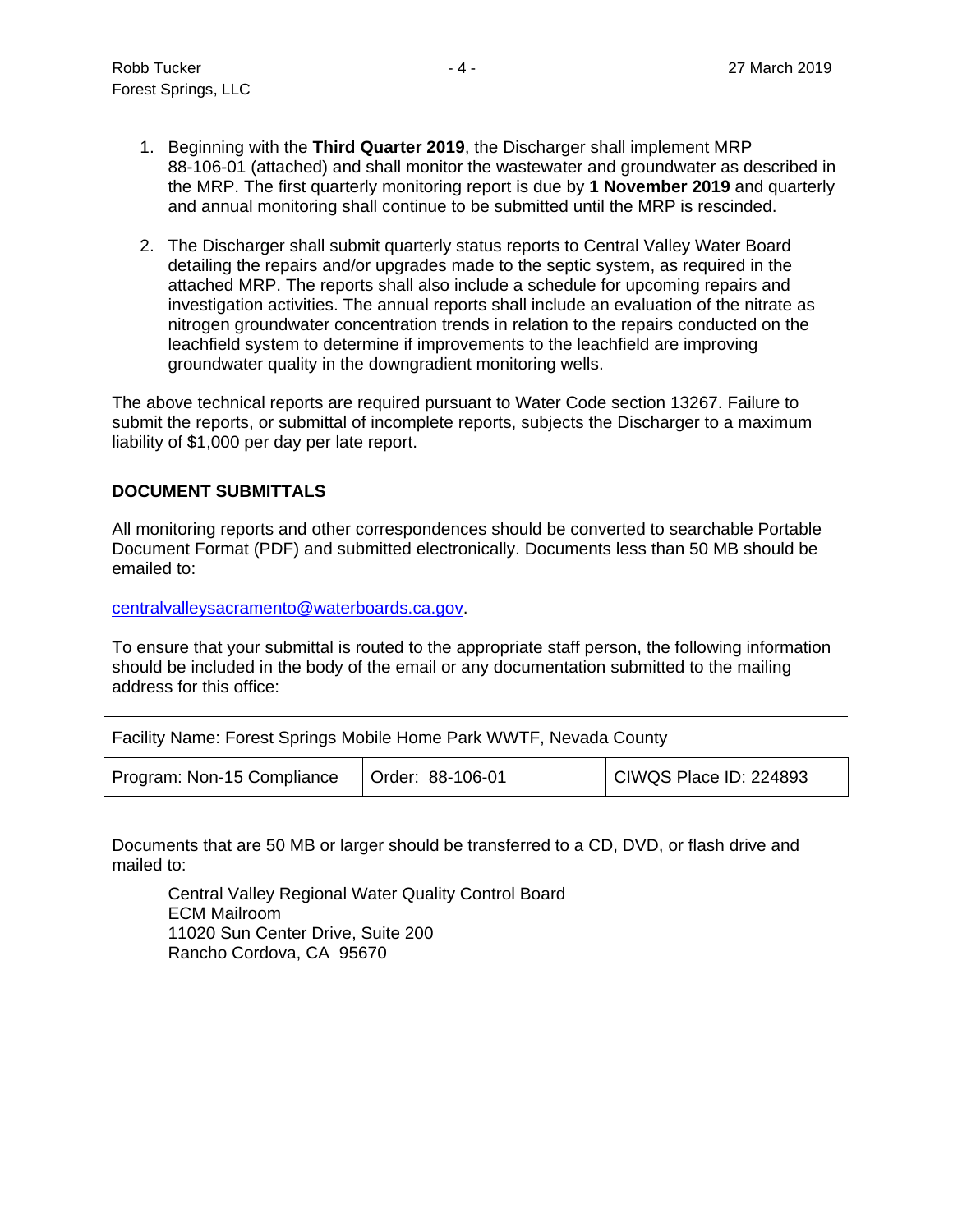Robb Tucker - 5 - 27 March 2019 Forest Springs, LLC

If you have any questions concerning permitting, please Dina Calanchini in our Waste Discharge to Land Permitting Unit at (916) 464-4740 or at [dcalanchini@waterboards.ca.gov.](mailto:dcalanchini@waterboards.ca.gov) If you have any questions concerning compliance with the monitoring requirements under Water Code 13267, please contact Guy Childs at (916) 464-4648 or at [gchilds@waterboards.ca.gov.](mailto:gchilds@waterboards.ca.gov)

--original signed by Andrew Altevogt for--

| Patrick Pulupa<br><b>Executive Officer</b> |                                                            |
|--------------------------------------------|------------------------------------------------------------|
| Attachment A:                              | Monitoring and Reporting Program 88-106-01                 |
| cc w/attachment:                           | Dale O'Bryan, Cranmer Engineering, Inc., Grass Valley      |
| cc w/o attachment:                         | Nevada County Environmental Health Department, Nevada City |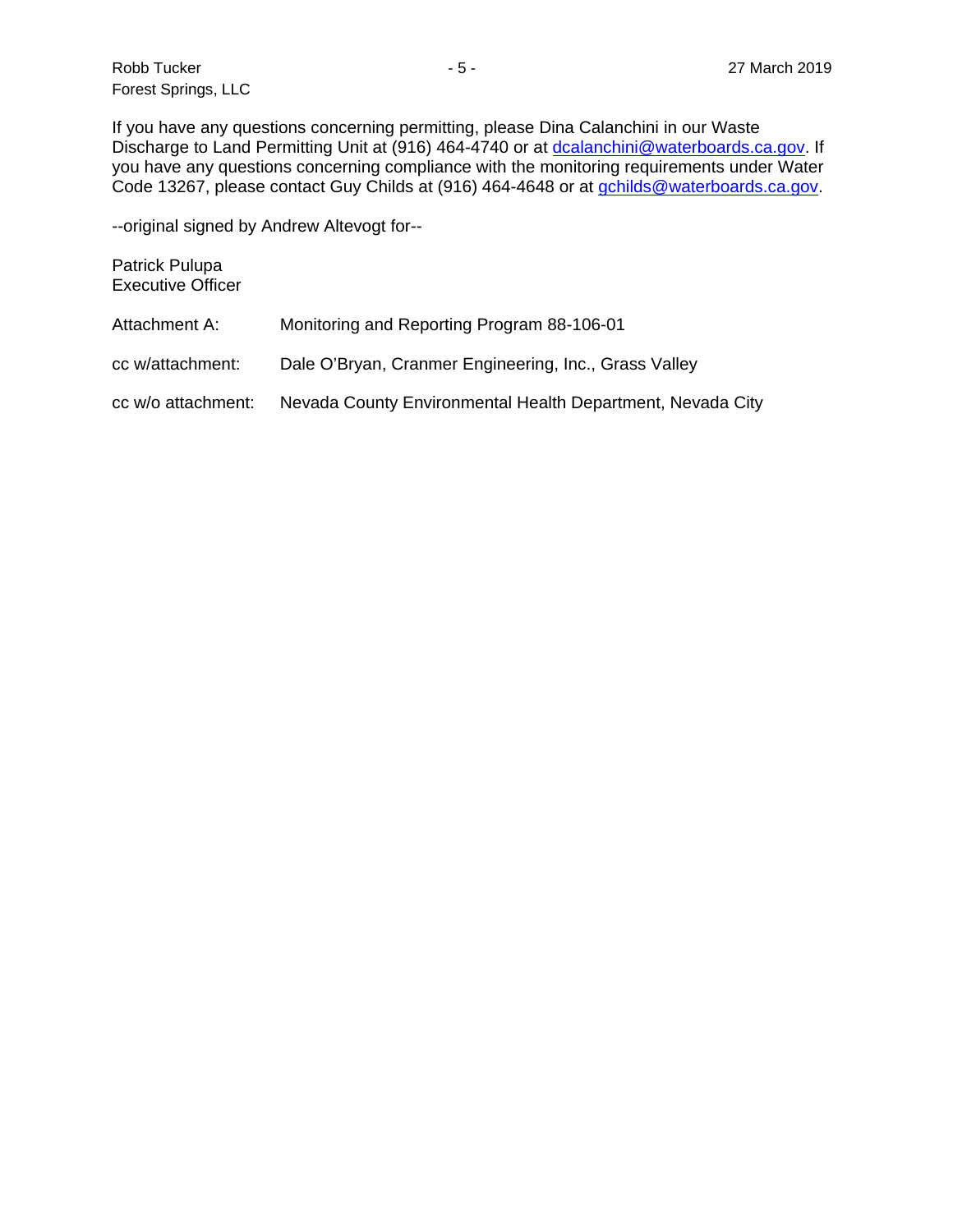#### CALIFORNIA REGIONAL WATER QUALITY CONTROL BOARD CENTRAL VALLEY REGION

#### MONITORING AND REPORTING PROGRAM 88-106-01

FOR

#### FOREST SPRINGS, LLC, FOREST SPRINGS MOBILE HOME PARK WWTF NEVADA COUNTY

This Monitoring and Reporting Program (MRP) describes requirements for monitoring the wastewater treatment facility (WWTF) at the Forest Springs Mobile Home Park (MHP). This MRP is issued pursuant to Water Code section 13267. The Discharger shall not implement any changes to this MRP unless and until a revised MRP is issued by the Regional Water Quality Control Board, Central Valley Region (Central Valley Water Board) or Executive Officer.

Water Code section 13267 states, in part:

"In conducting an investigation specified in subdivision (a), the regional board may require that any person who has discharged, discharges, or is suspected of having discharged or discharging, or who proposes to discharge waste within its region, or any citizen or domiciliary, or political agency or entity of this state who has discharged, discharges, or is suspected of having discharged or discharging, or who proposes to discharge, waste outside of its region that could affect the quality of waters within its region shall furnish, under penalty of perjury, technical or monitoring program reports which the regional board requires. The burden, including costs, of these reports shall bear a reasonable relationship to the need for the report and the benefits to be obtained from the reports. In requiring those reports, the regional board shall provide the person with a written explanation with regard to the need for the reports, and shall identify the evidence that supports requiring that person to provide the reports."

Water Code section 13268 states, in part:

"(a) Any person failing or refusing to furnish technical or monitoring program reports as required by subdivision (b) of section 13267, or failing or refusing to furnish a statement of compliance as required by subdivision (b) of section 13399.2, or falsifying any information provided therein, is guilty of a misdemeanor and may be liable civilly in accordance with subdivision (b).

(b)(1) Civil liability may be administratively imposed by a regional board in accordance with article 2.5 (commencing with section 13323) of chapter 5 for a violation of subdivision (a) in an amount which shall not exceed one thousand dollars (\$1,000) for each day in which the violation occurs."

The Forest Springs MHP WWTF discharge is regulated by the Order 88-106, adopted on 24 June 1988, and is owned and operated by Forest Springs, LLC. Pursuant to Water Code section 13267, the Discharger shall implement this MRP and submit the monitoring reports described herein.

All samples shall be representative of the volume and nature of the discharge or matrix of material sampled. The name of the sampler, sample type (grab or composite), time, date, location, bottle type, and any preservative used for each sample shall be recorded on the sample chain of custody form. The chain of custody form must also contain all custody information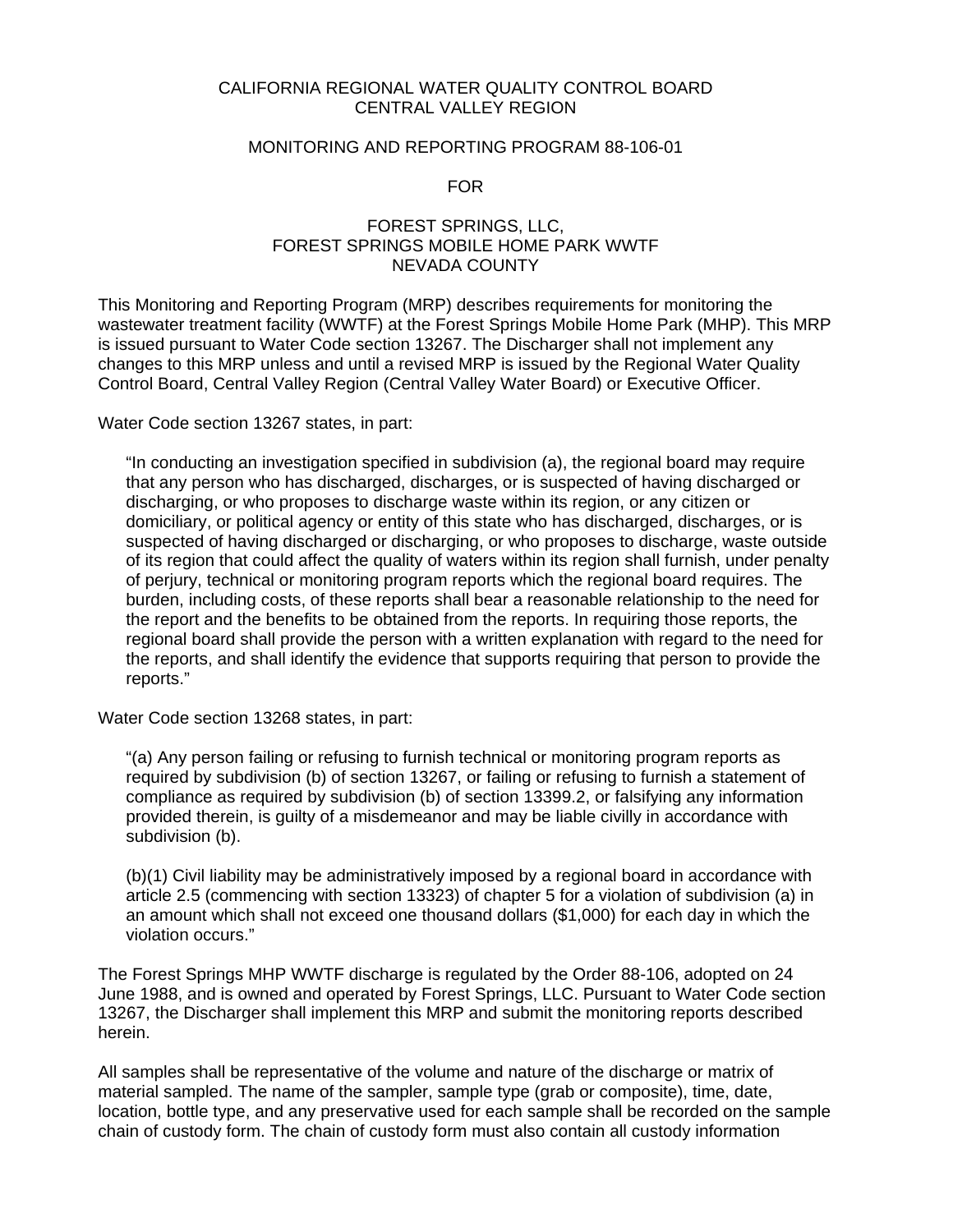including date, time, and to whom samples were relinquished. If composite samples are collected, the basis for sampling (time or flow weighted) shall be approved by Central Valley Water Board staff.

Field test instruments (such as those used to test pH, dissolved oxygen, and electrical conductivity) may be used provided that they are used by a State Water Resources Control Board, Environmental Laboratory Accreditation Program certified laboratory, or:

- 1. The user is trained in proper use and maintenance of the instruments;
- 2. The instruments are field calibrated prior to monitoring events at the frequency recommended by the manufacturer;
- 3. Instruments are serviced and/or calibrated by the manufacturer at the recommended frequency; and
- 4. Field calibration reports are maintained and available for at least three years.

## **INFLUENT FLOW MONITORING**

Influent flow shall be monitored prior to discharge to the ponds and prior to entering the septic tank for the leachfield, as specified below.

| <b>Parameter</b>                | Units | <b>Type of Sample</b>    | <b>Monitoring</b><br><b>Frequency</b> | Reporting<br><b>Frequency</b> |
|---------------------------------|-------|--------------------------|---------------------------------------|-------------------------------|
| Average Daily Influent Flow     | mad   | <b>Meter Observation</b> | Daily                                 | Quarterly                     |
| $mgd =$ million gallons per day |       |                          |                                       |                               |

## **INFLUENT WASTEWATER MONITORING**

Influent samples shall be collected from the influent to the septic tank system prior to discharging to the leachfield. A grab sample from the septic tank shall be considered representative of the influent into the septic system. At a minimum, the Discharger shall monitor influent as specified below.

| <b>Parameter</b>                                                           | <b>Units</b> | Type of<br><b>Sample</b> | <b>Monitoring</b><br><b>Frequency</b> | <b>Reporting</b><br><b>Frequency</b> |  |
|----------------------------------------------------------------------------|--------------|--------------------------|---------------------------------------|--------------------------------------|--|
| $BOD5$ <sup>1</sup>                                                        | mg/L         | Grab                     | Monthly                               | Quarterly                            |  |
| <b>Total Nitrogen</b>                                                      | mg/L         | Grab                     | Monthly                               | Quarterly                            |  |
| TKN                                                                        | mg/L         | Grab                     | Monthly                               | Quarterly                            |  |
| Nitrate as Nitrogen                                                        | mq/L         | Grab                     | Monthly                               | Quarterly                            |  |
| $BOD5 = 5$ -day biochemical oxygen demand<br>TKN = total Kieldahl nitrogen |              |                          |                                       |                                      |  |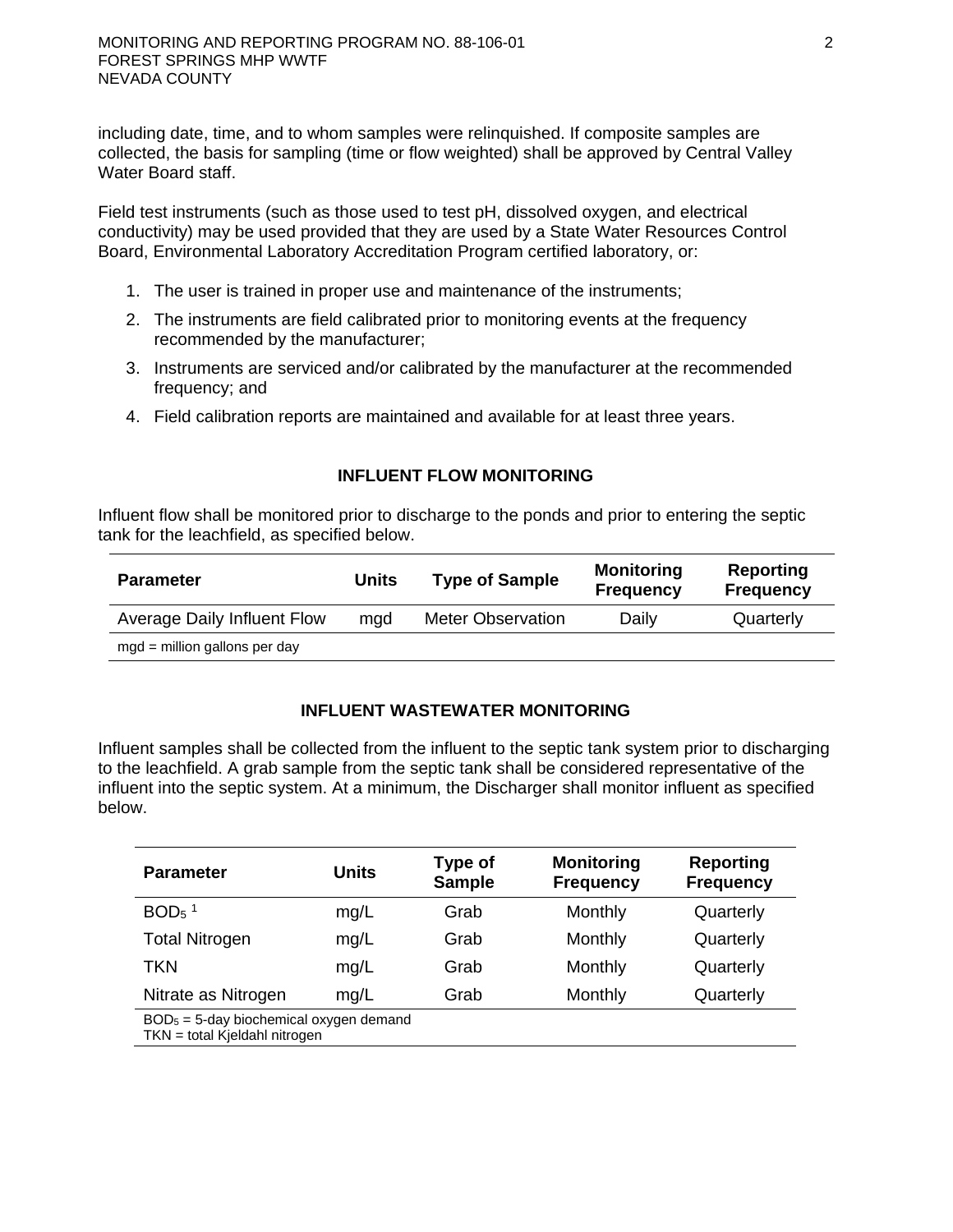## **EFFLUENT MONITORING**

Effluent samples shall be collected from Pond 4 and the septic system prior to disposal at the leachfield. A grab sample from Pond 4 will be considered to be representative of the effluent for the pond system. At a minimum, the Discharger shall monitor effluent as specified below.

| <b>Parameter</b>      | <b>Units</b> | <b>Type of Sample</b> | <b>Monitoring</b><br><b>Frequency</b> | Reporting<br><b>Frequency</b> |
|-----------------------|--------------|-----------------------|---------------------------------------|-------------------------------|
| BOD <sub>5</sub>      | mg/L         | Grab                  | Monthly                               | Quarterly                     |
| <b>Total Nitrogen</b> | mg/L         | Grab                  | Monthly                               | Quarterly                     |
| TKN                   | mg/L         | Grab                  | Monthly                               | Quarterly                     |
| Nitrate as Nitrogen   | mg/L         | Grab                  | Monthly                               | Quarterly                     |

#### **POND MONITORING**

The Discharger shall monitor each pond as specified below. Sampling and monitoring will be conducted from locations that will provide representative samples and observations of the ponds.

| <b>Parameter</b>       | <b>Units</b> | <b>Type of Sample</b> | <b>Monitoring</b><br><b>Frequency</b> | <b>Reporting</b><br><b>Frequency</b> |
|------------------------|--------------|-----------------------|---------------------------------------|--------------------------------------|
| Freeboard <sup>1</sup> | $0.1$ feet   | <b>Staff Gage</b>     | Weekly                                | Quarterly                            |
| Levee Condition        | $- -$        | Observation           | Weekly                                | Quarterly                            |
| Seepage <sup>2</sup>   | $- -$        | Observation           | Weekly                                | Quarterly                            |
| Odors                  | $- -$        | Observation           | Weekly                                | Quarterly                            |
| Dissolved Oxygen 3     | mg/L         | Grab                  | Monthly                               | Quarterly                            |

 $<sup>1</sup>$  Freeboard shall be measured vertically from the surface of the pond water to the lowest elevation of the</sup> surrounding berm and shall be measured to the nearest 0.1 feet.

<sup>2</sup> Pond containment berms shall be observed for signs of seepage or surfacing water along the exterior toe. If surfacing water is found, then a wastewater sample shall be collected from the pond and tested for total coliform organisms and total dissolved solids.

 $3$  Dissolved oxygen shall be monitored at each pond that contains at least one foot of standing water. The report shall state how much water was in the pond if dissolved oxygen was not monitored. Samples shall be collected opposite the pond inlet at a depth of one foot.

## **SEPTIC TANK MONITORING**

All septic tanks shall be inspected and/or pumped at least as frequently as described below. Inspections of sludge and scum depth are not required if the tanks are pumped at least annually.

| <b>Parameter</b>                                                     | <b>Units</b> | <b>Measurement</b><br>Type | <b>Inspection/Reporting</b><br><b>Frequency</b> |
|----------------------------------------------------------------------|--------------|----------------------------|-------------------------------------------------|
| Sludge depth and scum thickness in<br>each compartment of tank       | Feet         | <b>Staff Gauge</b>         | Annually                                        |
| Distance between bottom of scum layer<br>and bottom of outlet device | Inches       | <b>Staff Gauge</b>         | Annually                                        |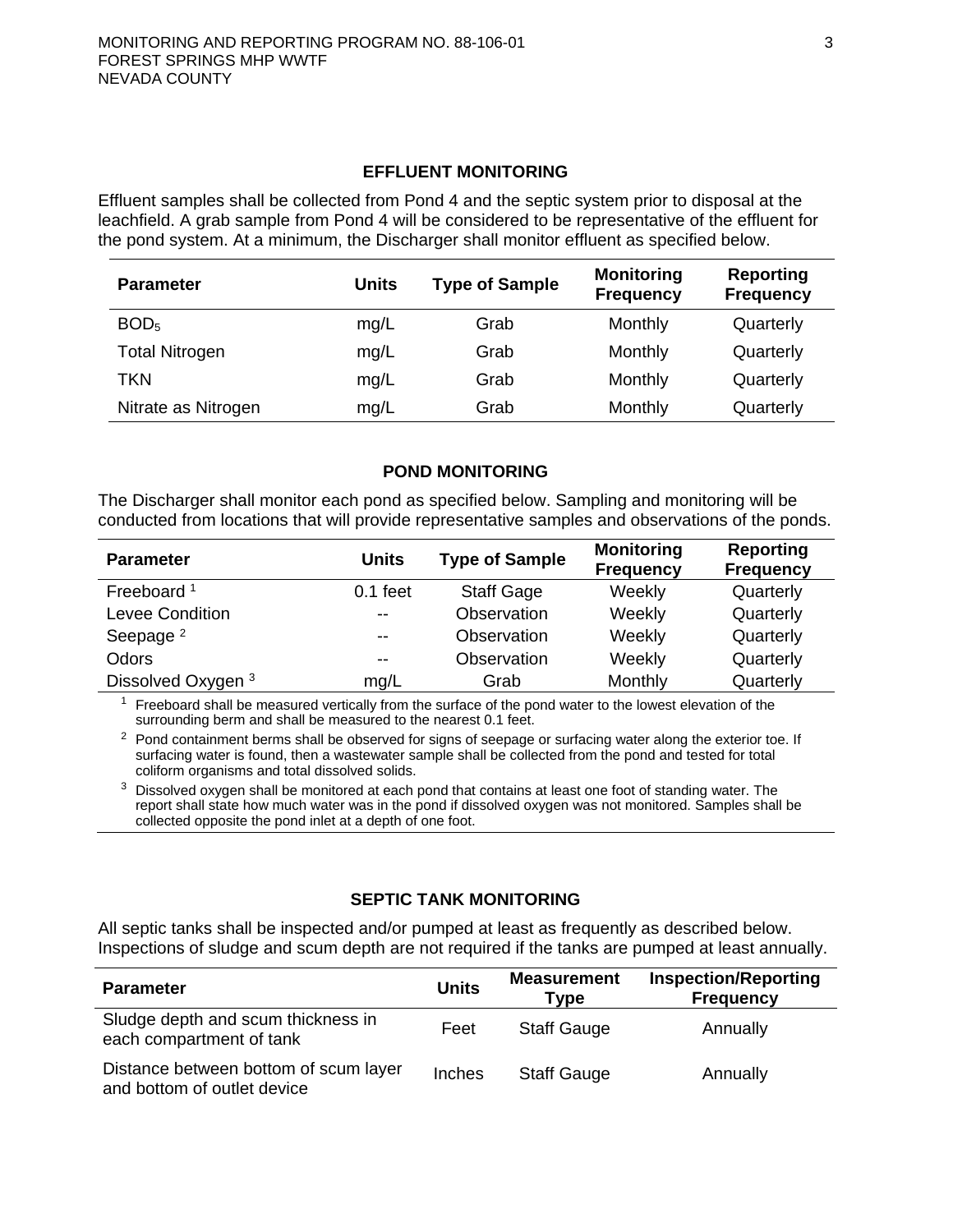| <b>Parameter</b>                                                    | <b>Units</b> | <b>Measurement</b><br>Tvpe | <b>Inspection/Reporting</b><br><b>Frequency</b> |
|---------------------------------------------------------------------|--------------|----------------------------|-------------------------------------------------|
| Distance between top of sludge layer<br>and bottom of outlet device | Inches       | <b>Staff Gauge</b>         | Annually                                        |

Septic tanks shall be pumped when any one of the following conditions exists:

- 1. The combined thickness of sludge and scum exceeds one-third of the tank depth of the first compartment.
- 2. The scum layer is within 3 inches of the outlet device.
- 3. The sludge layer is within 8 inches of the outlet device.

If a septic tank is pumped during the year, the pumping record shall be submitted with the annual report. At a minimum, the record shall include the date, nature of service, service company name, and service company license number.

# **LEACH FIELD AREA**

Monitoring shall be sufficient to determine if wastewater is evenly applied, the disposal area is not saturated, burrowing animals are not present, plant roots have not compromised the disposal area, and odors are not present. Inspection of dosing pump controllers, automatic distribution valves, etc. is required to maintain optimum treatment in the leachfield area. Monitoring shall include, at a minimum, the following:

| <b>Parameter</b>                           | <b>Inspection</b><br><b>Frequency</b> | <b>Reporting</b><br><b>Frequency</b> |
|--------------------------------------------|---------------------------------------|--------------------------------------|
| Pump Controllers, Automatic Valves, etc. 1 | Monthly                               | Quarterly                            |
| <b>Nuisance Odor Conditions</b>            | Monthly                               | Quarterly                            |
| Saturated Soil Conditions <sup>2</sup>     | Monthly                               | Quarterly                            |
| Plant Growth <sup>3</sup>                  | Monthly                               | Quarterly                            |
| Vectors or Animal Burrowing 4              | Monthly                               | Quarterly                            |

 $1.$  All pump controllers and automatic distribution valves shall be inspected for proper operation as recommended by the manufacturer.

2. Inspect a disposal area for saturated conditions.

<sup>3.</sup> Shallow-rooted plants are generally desirable, deep-rooted plants such as trees shall be removed as necessary.

4. Evidence of animals burrowing shall be immediately investigated, and burrowing animal populations controlled as necessary.

# **SOLIDS DISPOSAL MONITORING**

The Discharger shall report the handling and disposal of all solids (e.g., screenings, grit, sludge, biosolids, etc.) generated at the wastewater system. Records shall include the name/contact information for the hauling company, the type and amount of waste transported, the date removed from the wastewater system, the disposal facility name and address, and copies of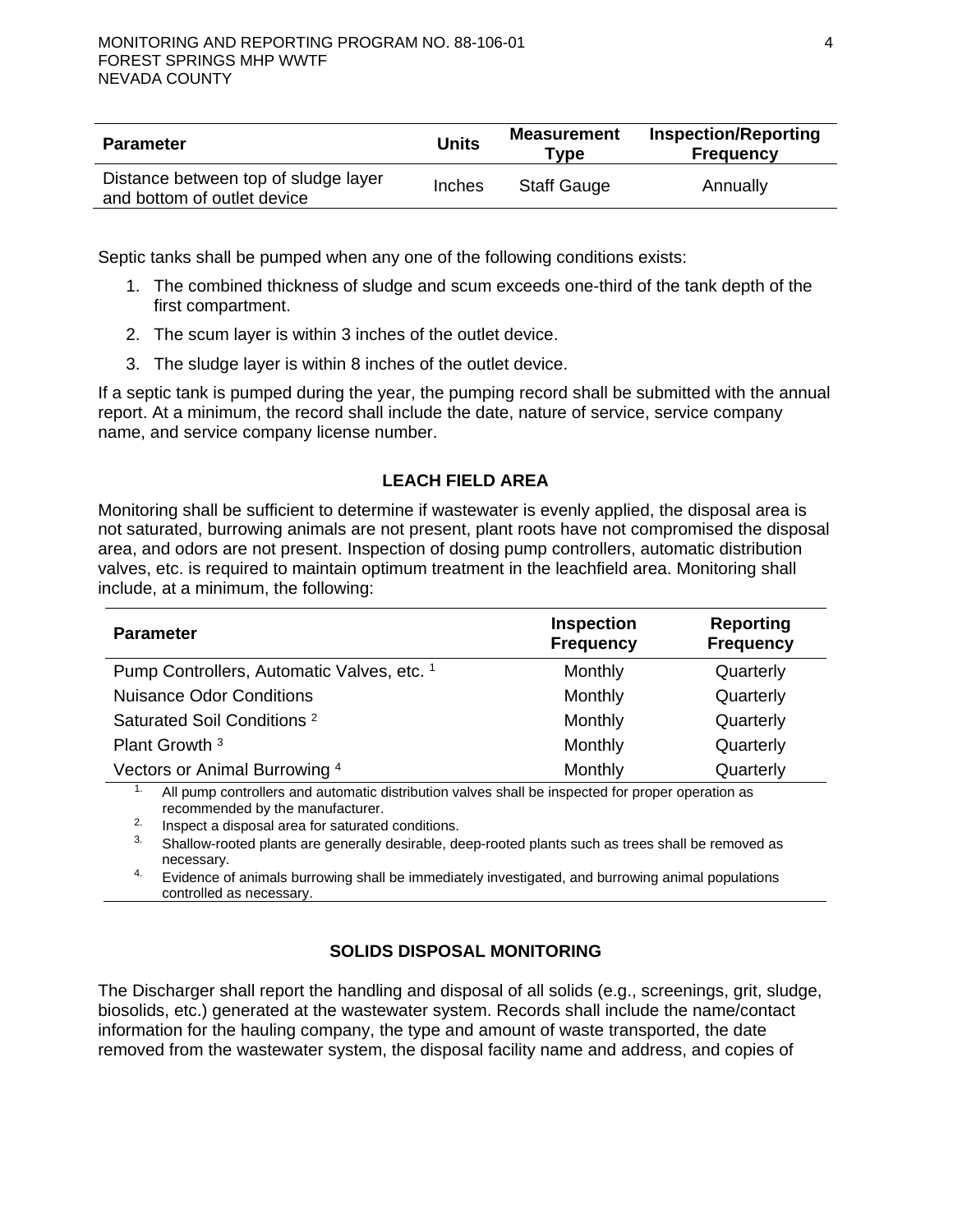analytical data required by the entity accepting the waste. These records shall be submitted as part of the annual monitoring report.

#### **GROUNDWATER MONITORING**

Groundwater monitoring wells MW1 to MW4 shall be monitored according to the schedule below. Monitoring data and groundwater flow direction analysis shall be performed quarterly (four times per year) and shall be performed under the supervision of a California licensed civil engineer or geologist.

| <b>Parameter</b>                   | Units $1$   | <b>Sample</b><br><b>Type</b> | <b>Sampling</b><br><b>Frequency</b> | <b>Reporting</b><br><b>Frequency</b> |
|------------------------------------|-------------|------------------------------|-------------------------------------|--------------------------------------|
| Groundwater Elevation <sup>1</sup> | $0.01$ Feet | Calculated                   | Quarterly                           | Quarterly                            |
| Depth to Groundwater <sup>2</sup>  | $0.01$ Feet | Calculated                   | Quarterly                           | Quarterly                            |
| Gradient                           | Feet/Feet   | Calculated                   | Quarterly                           | Quarterly                            |
| <b>Gradient Direction</b>          | Degrees     | Calculated                   | Quarterly                           | Quarterly                            |
| рH                                 | Std. Units  | Grab                         | Quarterly                           | Quarterly                            |
| <b>Total Dissolved Solids</b>      | mg/L        | Grab                         | Quarterly                           | Quarterly                            |
| <b>Total Nitrogen</b>              | mg/L        | Grab                         | Quarterly                           | Quarterly                            |
| Nitrate as Nitrogen                | mg/L        | Grab                         | Quarterly                           | Quarterly                            |
| <b>TKN</b>                         | mg/L        | Grab                         | Quarterly                           | Quarterly                            |
| <b>Total Coliform Organisms</b>    | MPN/100 mL  | Grab                         | Semiannually <sup>3</sup>           | Quarterly <sup>3</sup>               |

<sup>1.</sup> Groundwater elevation shall be based on depth to water using a surveyed measuring point elevation on the well and a surveyed reference elevation.

 $2.$  Depth to groundwater shall be reported as feet below ground surface.

 $3.$  Samples for total coliform shall be collected during the first and third quarters.

 $MPN/100$  mL = most probable number per milliliter

## **REPORTING**

All monitoring reports should be converted to a searchable Portable Document Format (PDF) and submitted electronically. Documents that are less than 50MB should be emailed to: *[centralvalleysacramento@waterboards.ca.gov](mailto:centralvalleysacramento@waterboards.ca.gov)*.

Documents that are 50 MB or larger should be transferred to a CD, DVD, or flash drive and mailed to the following address:

Central Valley Regional Water Quality Control Board ECM Mailroom 11020 Sun Center Drive, Suite 200 Rancho Cordova, California 95670

To ensure that your submittals are routed to the appropriate staff, the following information block should be included in any correspondence used to transmit documents to this office:

| Facility Name: Forest Springs Mobile Home Park WWTF, Nevada County |                  |                        |
|--------------------------------------------------------------------|------------------|------------------------|
| Program: Non-15 Compliance                                         | Order: 88-106-01 | CIWQS Place ID: 224893 |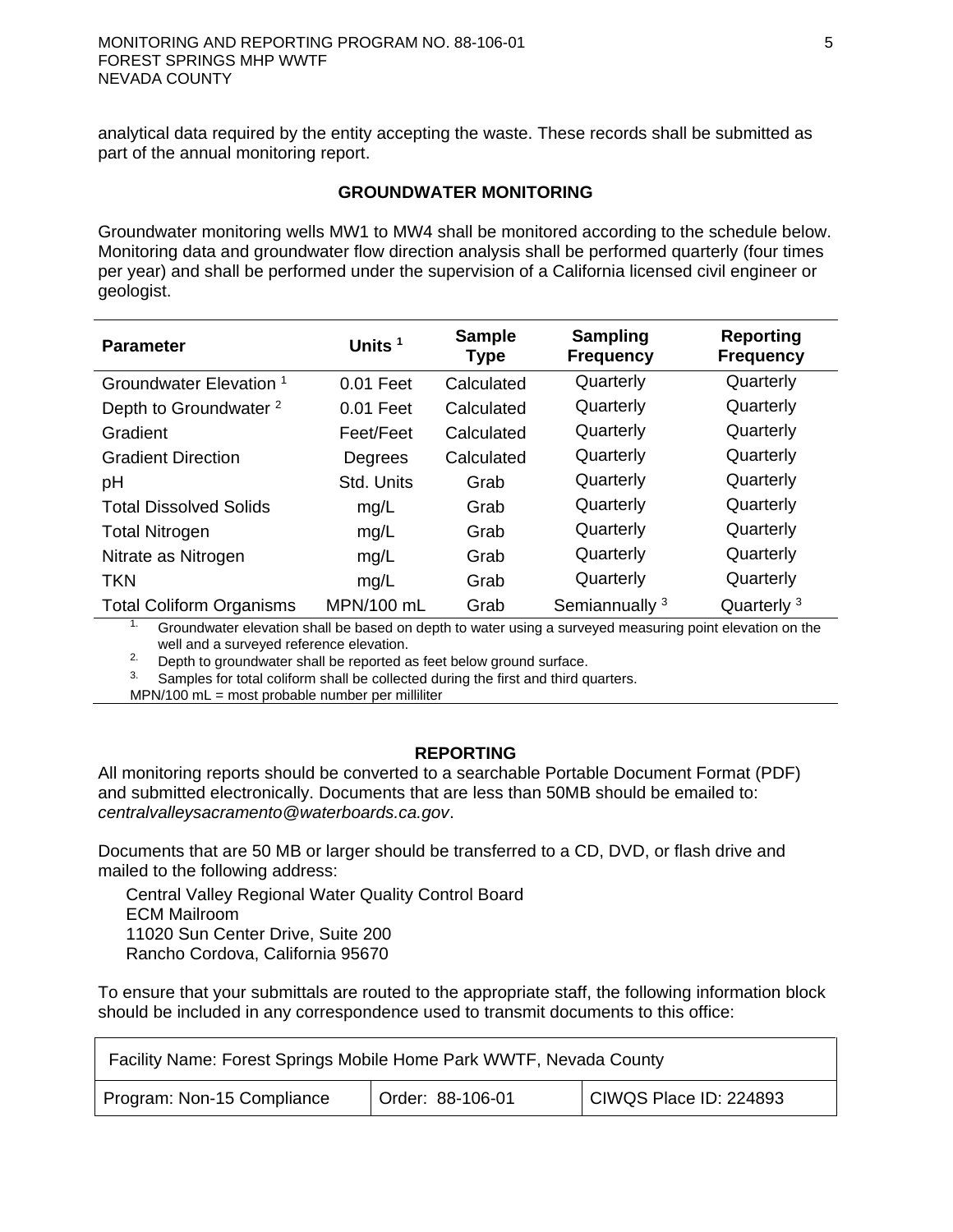In reporting monitoring data, the Discharger shall arrange the data in tabular form so that the date, sample type (e.g., effluent, solids, etc.), and reported analytical or visual inspection results are readily discernible. The data shall be summarized to clearly illustrate compliance with the WDRs as applicable. The results of any monitoring done more frequently than required at the locations specified in the MRP shall be reported in the next regularly scheduled monitoring report and shall be included in calculations as appropriate.

Monitoring information shall include the method detection limit (MDL) and the Reporting limit (RL) or practical quantitation limit (PQL). If the regulatory limit for a given constituent is less than the RL (or PQL), then any analytical results for that constituent that are below the RL (or PQL) but above the MDL shall be reported and flagged as estimated. For a Discharger conducting any of its own analyses, reports must be signed and certified by the chief of the laboratory.

# **A. Quarterly Monitoring Reports**

Daily, weekly, and monthly monitoring data shall be reported in the quarterly reports. Quarterly reports shall be submitted to the Regional Water Board on the **first day of the second month following the quarter** (e.g., the January-March Quarterly Report is due by **1 May**). The reports shall bear the certification and signature of the Discharger's authorized representative. At a minimum, the quarterly reports shall include:

- 1. Results of Flow Monitoring in tabular format for each month during the reported quarter, including calculated values for the total flow and average daily flow for each month and total annual flow to date.
- 2. Results of wastewater influent and effluent monitoring, pond monitoring, and leachfield monitoring in tabular format for each month during the reported quarter.
- 3. Summary data tables of historical and current groundwater analytical results.
- 4. Copies of laboratory analytical data reports shall be maintained by the Discharger and provided upon request by the Central Valley Water Board.
- 5. Results of all required quarterly monitoring. Data shall be organized by the associated monitoring sections (e.g., Flow Monitoring, Effluent Monitoring, etc.) and presented in tabular format.
- 6. A disclosure of any violations and an explanation of corrective actions.
- 7. A status update describing the continued improvements, repairs, and/or upgrades made to the leachfield system and a schedule for upcoming repairs and investigation activities.

## **B. Annual Report**

Annual Reports shall be submitted to the Regional Water Board by 1 **February following the monitoring year**. The Annual Report shall include the following:

- 1. Tabular and graphical summaries of all monitoring data collected during the year.
- 2. An evaluation of the performance of the wastewater treatment system, including discussion of capacity issues, nuisance conditions, system problems, and a forecast of the flows anticipated in the next year.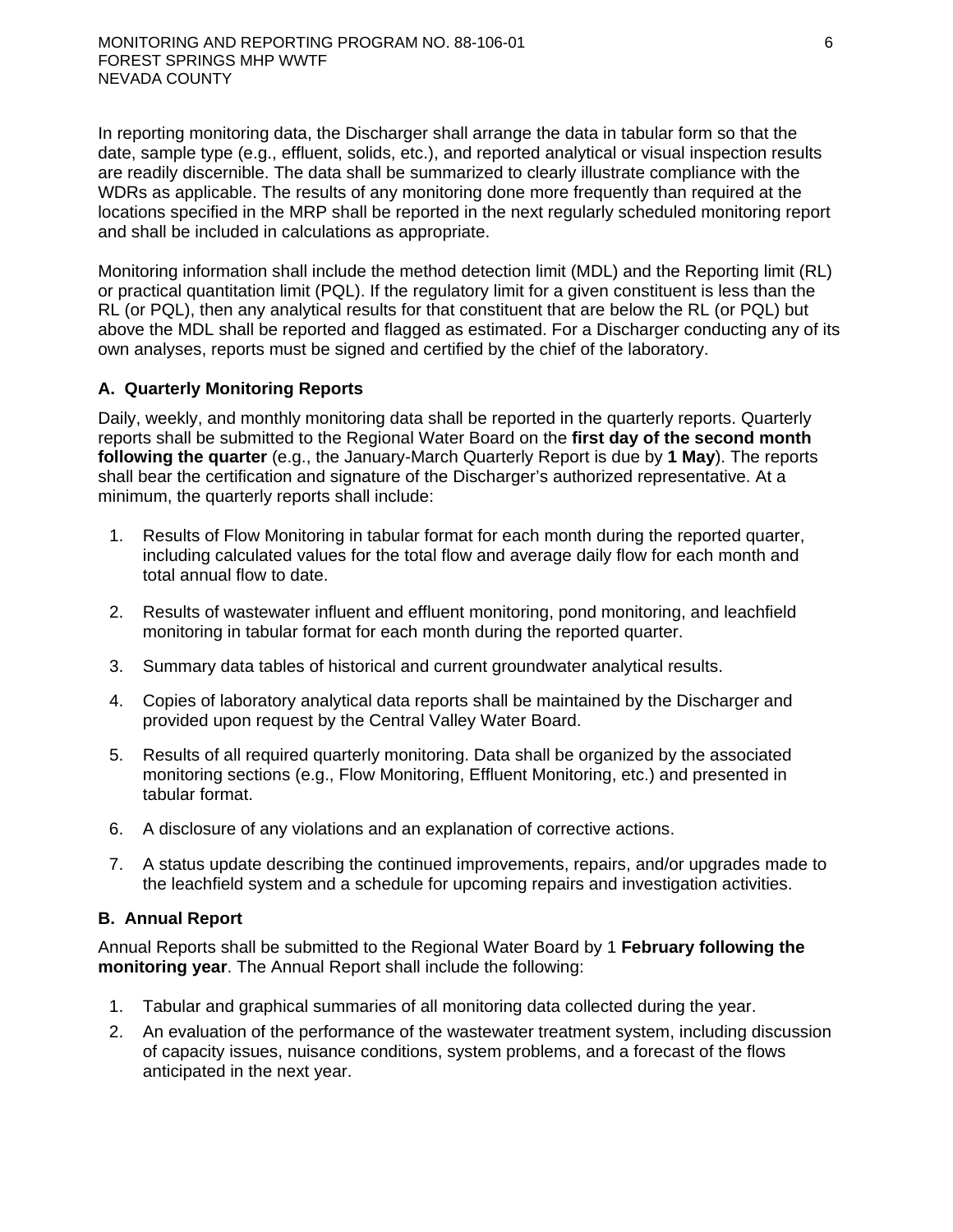- 3. A statement of whether septic tanks were pumped during the year and a copy of pumping records. The report shall also contain a tabulated summary of historical pumping dates, nature of service, and service company names and license number.
- 4. A discussion of compliance and the corrective action taken, as well as any planned or proposed actions needed to bring the discharge into compliance with the WDRs.
- 5. A discussion of any data gaps and potential deficiencies/redundancies in the monitoring system or reporting program.
- 6. The name and contact information for the wastewater operator responsible for operation, maintenance, and system monitoring.
- 7. A groundwater monitoring report prepared by a California licensed professional. The report shall contain an analysis of groundwater data collected during the year. The analysis shall include a description of the sample events, copies of the field logs, purge method and volumes, groundwater elevations and trends, a groundwater elevation map for each sample event, summary tables showing results for parameters measured, comparison of groundwater quality parameters, chain-of-custody forms, calibration logs for field equipment used, and an evaluation of any impacts the wastewater discharge is having on groundwater quality. In addition, the report shall include an evaluation of the nitrate as nitrogen groundwater concentration trends in relation to the repairs conducted on the leachfield system to determine if improvements to the leachfield are improving groundwater quality in the downgradient monitoring wells.

A letter transmitting the monitoring reports shall accompany each report. The letter shall report violations found during the reporting period, and actions taken or planned to correct the violations and prevent future violations. The transmittal letter shall contain the following penalty of perjury statement and shall be signed by the Discharger or the Discharger's authorized agent:

"I certify under penalty of law that I have personally examined and am familiar with the information submitted in this document and all attachments and that, based on my inquiry of those individuals immediately responsible for obtaining the information, I believe that the information is true, accurate, and complete. I am aware that there are significant penalties for submitting false information, including the possibility of fine and imprisonment."

I, Patrick Pulupa, Executive Officer, do hereby certify the forgoing is a full, true, and correct copy of a Monitoring and Reporting Program issued by the California Regional Water Quality Control Board, Central Valley Region on 27 March 2019.

> --original signed by-- PATRICK PULUPA, Executive Officer